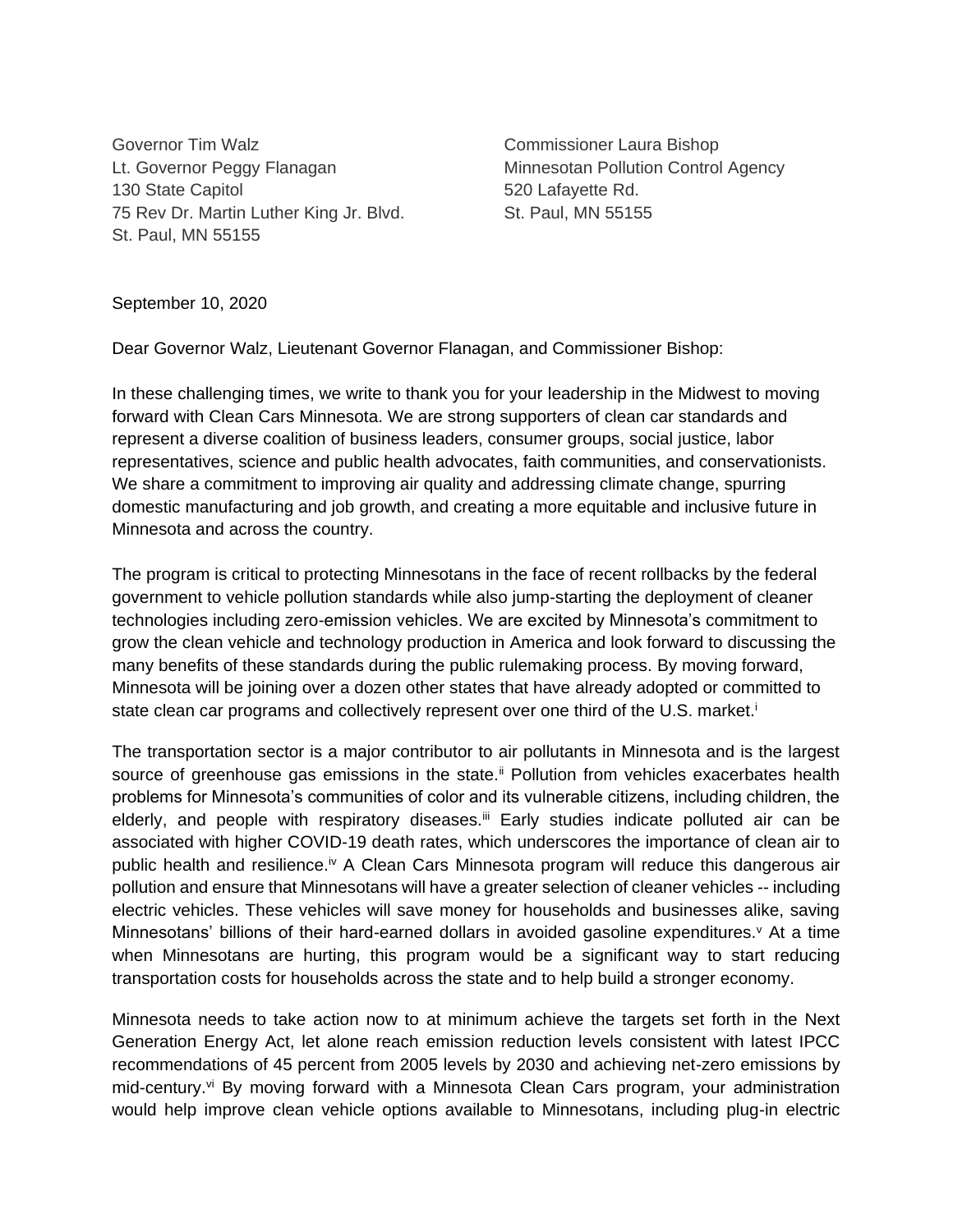vehicles. Automakers produce more than 40 electric makes and models, but only 18 models were readily available in Minnesota dealership inventories in 2019 in the Minneapolis–Saint Paul– Bloomington area, 3 models in Rochester, and no models in Duluth. Vil Clean transportation options would complement even more comprehensive efforts to reduce air and climate change pollution across the economy.

We look forward to supporting your administration in the upcoming rulemaking as you work to ensure Minnesotans have access to affordable clean cars that save money and keep our air clean and our climate stable for generations to come.

Respectfully, the undersigned organizations: